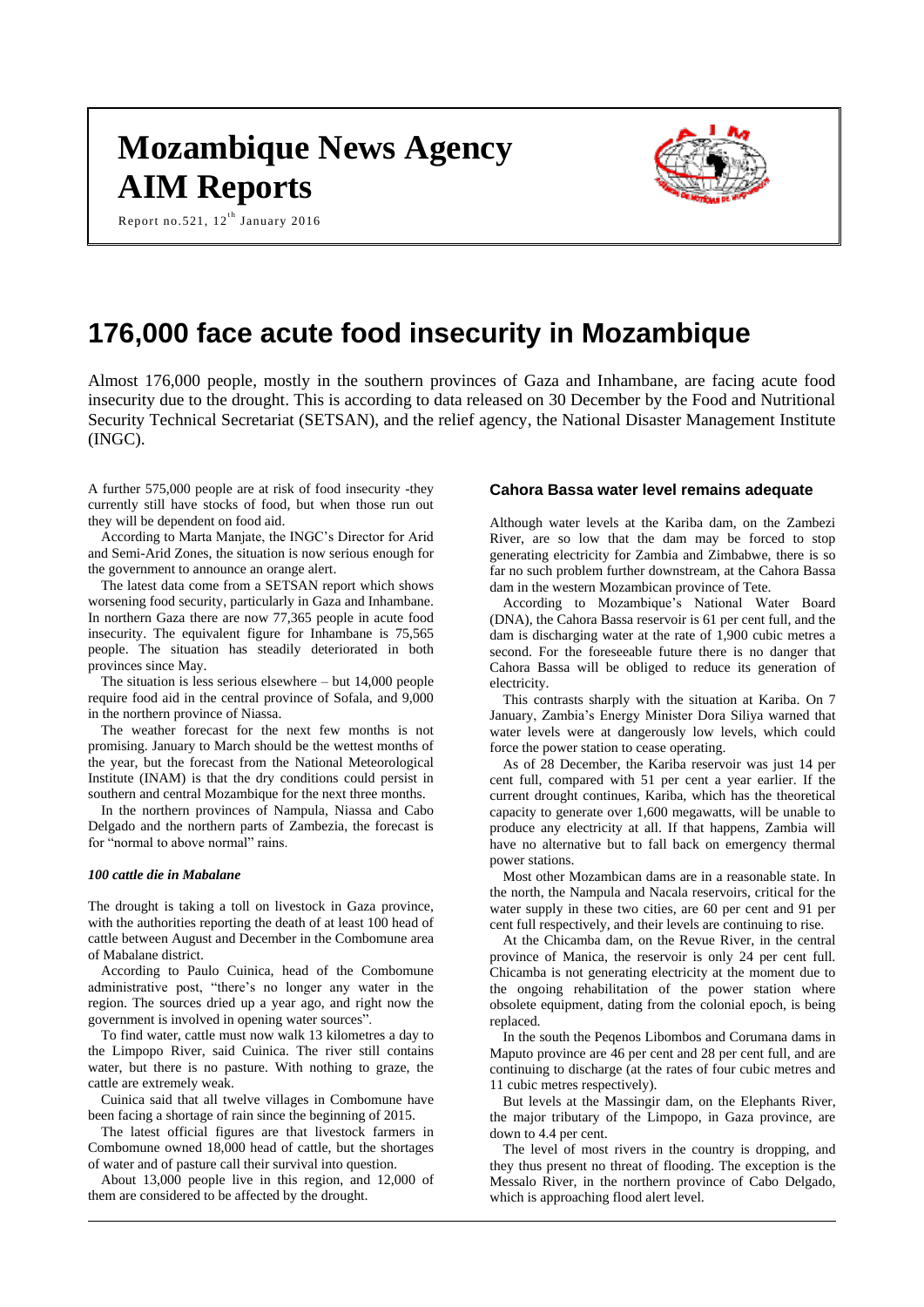# **Renamo leader states Catholic Church interested in mediating**

Afonso Dhlakama, leader of Mozambique's largest opposition party Renamo, has claimed that the Roman Catholic Church is willing to mediate talks between Renamo and the government. Dhlakama made this announcement at a press conference by telephone.

Last August Dhlakama broke off the dialogue between Renamo and the government which had been under way since April 2013. He has also repeatedly rejected the invitations from President Filipe Nyusi to a face to face meeting between the two men in Maputo.

Dhlakama has called for renewed talks to be mediated by the Catholic Church and by South African President Jacob Zuma. Renamo spokesperson Antonio Muchanga first announced this in late December, and now Dhlakama has stated that he personally, and Renamo as an organization, have written letters to Zuma asking him to mediate.

The Catholic Church had responded promptly to the Renamo request, he said, although he did not say which person or body inside the church had replied. He said there were signs that Zuma had also accepted his invitation.

When the government agreed, in 2013, to Renamo's request for a dialogue, it was at Renamo's insistence that five Mozambican mediators were appointed – prominent academic Lourenco do Rosario, Anglican bishop Dinis Sengulane, catholic priest Filipe Couto, Methodist pastor Anastacio Chembeze and moslem cleric Sheikh Saide Abibo.

Dhlakama stated that they had not behaved in an impartial manner. Thus Renamo wants to sack these mediators and appoint new ones.

Dhlakama also repeated his threat to take over, as from March, six northern and central provinces where he states that Renamo won the October 2015 general elections. He claimed that he would stage this coup peacefully, but he promised to respond to what he called "provocation".

# **Renamo accused of abducting local officials**

Mozambique's ruling Frelimo Party has accused the militia of the country's largest opposition party Renamo of intimidating and kidnapping local Frelimo leaders in six districts in the central province of Sofala.

According to Radio Mozambique, the Frelimo provincial secretary for mobilization and propaganda, Fatima Batalhao, told a press conference in Beira on 8 January that these attacks had occurred in Gorongosa, Maríngue, Cheringoma, Chemba, Muanza, Nhamatanda and Chibabava districts.

She strongly condemned the behaviour of the Renamo gunmen and urged local people to denounce to the authorities any individuals who try to destabilize communities.

Batalhao said that on 11 December Renamo kidnapped the first secretary of a Frelimo committee in Muanza and now, almost a month later, his whereabouts are still unknown. On 25 December Renamo kidnapped two couples at Tica, in Nhamatanda, but released them the following day.

The most recent case, Batalhao continued, occurred on 5 January when Renamo kidnapped the first secretary of a Frelimo committee in Bebedo locality, also in Nhamatanda. He was released the following day, but with marks of torture.

When the Radio contacted Renamo officials in Sofala, they were unwilling to talk about the matter.

The spokesperson for the Sofala provincial police command, Daniel Macuacua, confirmed that kidnappings of citizens have taken place in the districts mentioned by Batalhao.

# **Shipping company opens new route to Nacala**

The international shipping company CMA CGM has announced that it is adding the northern port of Nacala to its regular container service known as the "Swahili Express".

The service will begin on 20 January when the container ship Kumasi arrives at Nacala.

The Swahili Express starts from the Indian port of Nhava Sheva and then sails to Khor Fakkan and Jebel Ali in the United Arab Emirates. It then passes through Mayotte and Dar es Salaam and Zanzibar in Tanzania, before arriving in Nacala. The ships then return to India via the Seychelles.

The introduction of this regular service reinforces Nacala's growing role as a transport hub. The port currently serves commercial operators and farmers both locally and in neighbouring Malawi.

The port has recently undergone a major modernisation project funded through a loan from the Japanese government. The first phase has been completed at a cost of US\$84 million. This included repairing the north pier and paving the container terminal. The second phase is due to begin later this year and will cost US\$270 million.

The Swahili Express service will open the gates to two of the world's most important container terminals. The port of Nhava Sheva is the largest container terminal in India, whilst Jebel Ali is the world's largest man-made harbour and is an international hub for the transhipment of containers.

Nacala has become a focus of huge infrastructure investments. Across the bay from the port is the new port of Nacala-a-Velha which this month will begin receiving coal transported along the brand new 900 kilometre long railway line linking it with the coal fields of Tete. Together, the railway and port cost around US\$4.5 billion.

In addition, in December Nacala International Airport was awarded certification for international operations. It will thus open to international traffic later this year.

# **Inflation rises above ten per cent**

Inflation in Mozambique in December, as measured by the consumer price indices of the three largest cities (Maputo, Nampula and Beira), was 4.76 per cent, the National Statistics Institute (INE) announced on 8 January.

This was by far the largest monthly rise of 2015, and brought accumulated inflation for the year to 10.55 per cent.

Most of the December inflation is accounted for by food prices. The average price of tomatoes in the three cities rose by 28.1 per cent, and of maize by 22.9 per cent. Other significant price increases were for rice (12.9 per cent), maize flour (3.8 per cent), cooking oil (11.5 per cent), onions (11.5 per cent), and frozen fish (4.22 per cent).

Looking back over 2015, prices rose in the first three months of the year, followed by a period of deflation, as prices fell in April, May and June. There were small prices rises in July, August and September, but then inflation took off in the last quarter of the year.

Every year prices rise in the couple of months prior to the festive season. But in 2015, inflation was much higher in part because of the sharp devaluation of the national currency, the metical, particularly in November.

The metical has staged a recovery against the dollar and particularly against the South African rand, the currency in which many of the country's food imports are denominated. Pressure on prices may thus be relaxed in January.

The figures are unwelcome news for the government, which had hoped for an inflation rate of no more than 5.6 per cent in 2015.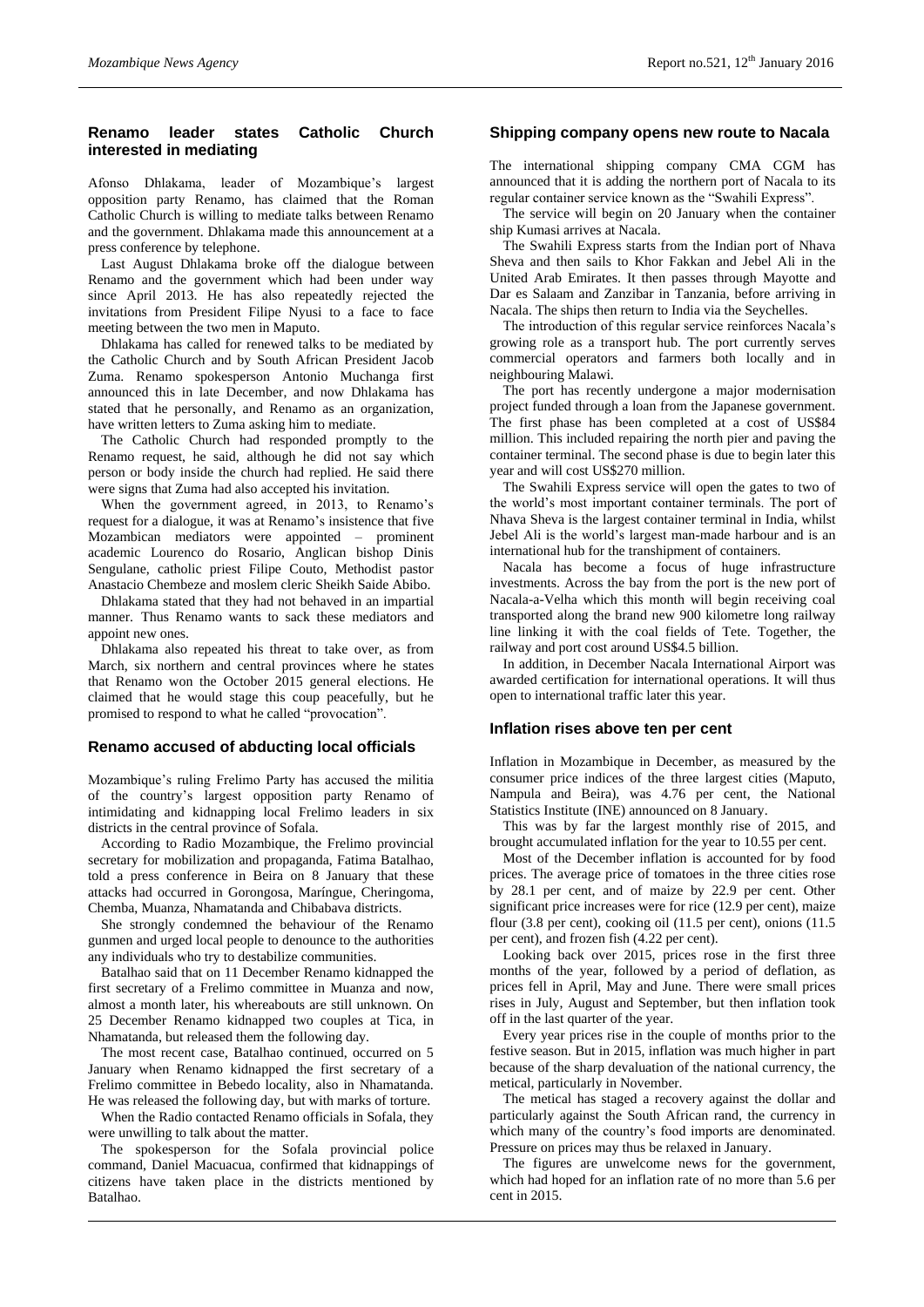#### **Household survey shows improved living standards**

The data from the 2014-15 Household Survey, undertaken by the National Statistics Institute (INE), and released in Maputo on 30 December, show an across the board improvement in living standards since the previous survey, held in 2008-09.

Perhaps the most startling figure is the declining percentage of disposable income spent on food. In the 2002- 03 survey, households reported that 48 per cent of their expenditure went on food and non-alcoholic drinks. In 2008- 09, when poverty increased, food amounted to 51.4 per cent of expenditure.

But now that figure has fallen to 35.6 per cent. Poorer households inevitably spend a higher percentage of their income on food than do richer ones. So this figure points towards a sharp decline in monetary poverty.

Transport as a percentage of expenditure rose from 6.3 per cent in 2008/9 to 9.7 per cent in 2014/15, while there was a remarkable rise in the amount spent on restaurants, hotels and cafes, increasing from 0.7 to 8.4 per cent of expenditure. The amount spent on communications almost doubled, from 2.1 to 4.1 per cent of total expenditure.

The figures show a continuing sharp urban/rural divide. For households in urban areas food only accounts for 20.7 per cent of their expenditure, but in the countryside the figure rises to 53 per cent.

In absolute terms, average monthly household expenditure per capita rose from 324 meticais in 2002/3 to 721 meticais in 2008/9 to 1,408 meticais (US\$31.3 at current exchange rates) in 2014/15.

Per capita expenditure is vastly higher in Maputo than anywhere else in the country – 5,094 meticais a month in Maputo city and 3,150 meticais in Maputo province. The most populous provinces, Nampula and Zambezia, are clearly also the poorest in monetary terms. The survey found that monthly household expenditure per capita was 809 meticais in Zambezia and 874 meticais in Nampula.

A further indicator of rising living standards is the possession of durable goods. In 2008/09 only 23.5 per cent of households owned a mobile phone, but now the figure has risen to 55.8 per cent. The number of households owning a television set has almost doubled, from 12.4 to 24.2 per cent, while ownership of radios has fallen significantly, from 46.1 to 39.5 per cent.

Car ownership has doubled, from two to 4.1 per cent of households, while ownership of motor-cycles has more than doubled, from 3.6 to 8.1 per cent. On the other hand, the number of households owning bicycles has fallen from 38.3 to 32.8 per cent.

There has been a significant increase in personal comfort – the number of households owning beds or bunks has risen from 39.1 to 52.4 per cent.

The survey found that illiteracy has fallen from 49.9 per cent of the population aged 15 and above in 2008/09 to 44.9 per cent now. There are sharp gender and geographical differences. 30.1 per cent of men are illiterate, but 57.8 per cent of women cannot read and write. 23.1 per cent of the urban population and 56.6 per cent of the rural population are illiterate. As expected, the lowest illiteracy rate (9.5 per cent) is in Maputo city. The highest (60.7 per cent) is in the northern province of Cabo Delgado (rising to 73.7 per cent among Cabo Delgado women).

One alarming, and so far unexplained, anomaly is a rise in illiteracy in Tete province – from 50.3 per cent in 2008/09 to 55.2 per cent now. Tete was the only province where illiteracy rates worsened.

There was also a sharp improvement in water supply and sanitation. In 2008/09 only 40.5 per cent of households took their drinking water from safe sources (such as piped water in the house or from standpipes, wells and boreholes with hand pumps, or protected springs). The 2014/15 survey showed this figure has increased to 50.9 per cent.

In 2008/09, 49.3 per cent of households had no latrines at all, and thus defecated in the open. That figure has now fallen to 37.5 per cent.

The number of households with improved latrines has risen from 11.9 to 20.6 per cent, and with unimproved latrines from 34.9 to 35.5 per cent. Only a small minority of households have toilets linked to septic tanks – but this minority is growing, from 4.1 per cent in 2008/09 to 6.3 per cent now.

There has also been a sharp increase in the use of electricity. 24.8 per cent of households said they use electricity for lighting, compared with 13.9 per cent in 2008/09. The use of firewood for lighting has fallen from 24.8 to 14.2 per cent, and the decline in the use of kerosene lamps has been dramatic, falling from 44.5 to 13.2 per cent.

The household survey is based on a sample of 11,628 households, in both urban and rural areas and covering all provinces, in 1,236 sampling areas. It took place over a year, and during this period each household was interviewed three times.

The survey also shows a widening gap between the richest fifth of the population and everybody else.

The richest quintile saw its monthly per capita expenditure rise from 1,487 meticais in 2008/09 to 5,812 meticais now. This is more than the other four quintiles put together.

For the first, and poorest, quintile the rise was from 222 to 427 meticais, for the second quintile it was from 371 to 743 meticais, and for the third expenditure rose from 485 to 1,118 meticais. For the fourth quintile, monthly per capita expenditure rose from 647 to 1,776 meticais.

#### **Police confirm extradition of Danish Satar**

The spokesperson for the General Command of the Mozambican police, Inacio Dina, on 5 January confirmed that Danish Abdul Satar, wanted in connection with the wave of kidnappings that hit cities as from late 2011, has been extradited and is currently under police custody in Maputo.

Satar was detained by Interpol in Rome in November, and it proved possible to deport him to Maputo despite the lack of an extradition treaty between Mozambique and Italy.

The case against Danish Satar dates back to 2012. Dina recalled that he was briefly detained, but a Maputo court ordered his release on bail. Satar should have reported regularly to the court. Instead, he skipped the country.

He left Mozambique the day after the police arrested seven other members of a kidnap gang. Dina said that the charges facing Satar include kidnapping and "private imprisonment".

Danish Satar is a member of the notorious Abdul Satar crime family. He is the son of Asslam Abdul Satar, one of the masterminds of the US\$14 million bank fraud of 1996.

Asslam's brother, and Danish Satar's uncle, Momad Assife Abdul Satar ("Nini"), another key player in the bank fraud, is one of the three businessmen found guilty of ordering the assassination in November 2000 of Mozambique's foremost investigative journalist, Carlos Cardoso.

Nini Satar was released in 2014 after serving half of his 24 year prison sentence for the Cardoso murder. A condition for his parole was that he should report regularly to the Maputo City Court. But he too has skipped the country and is currently living in Europe.